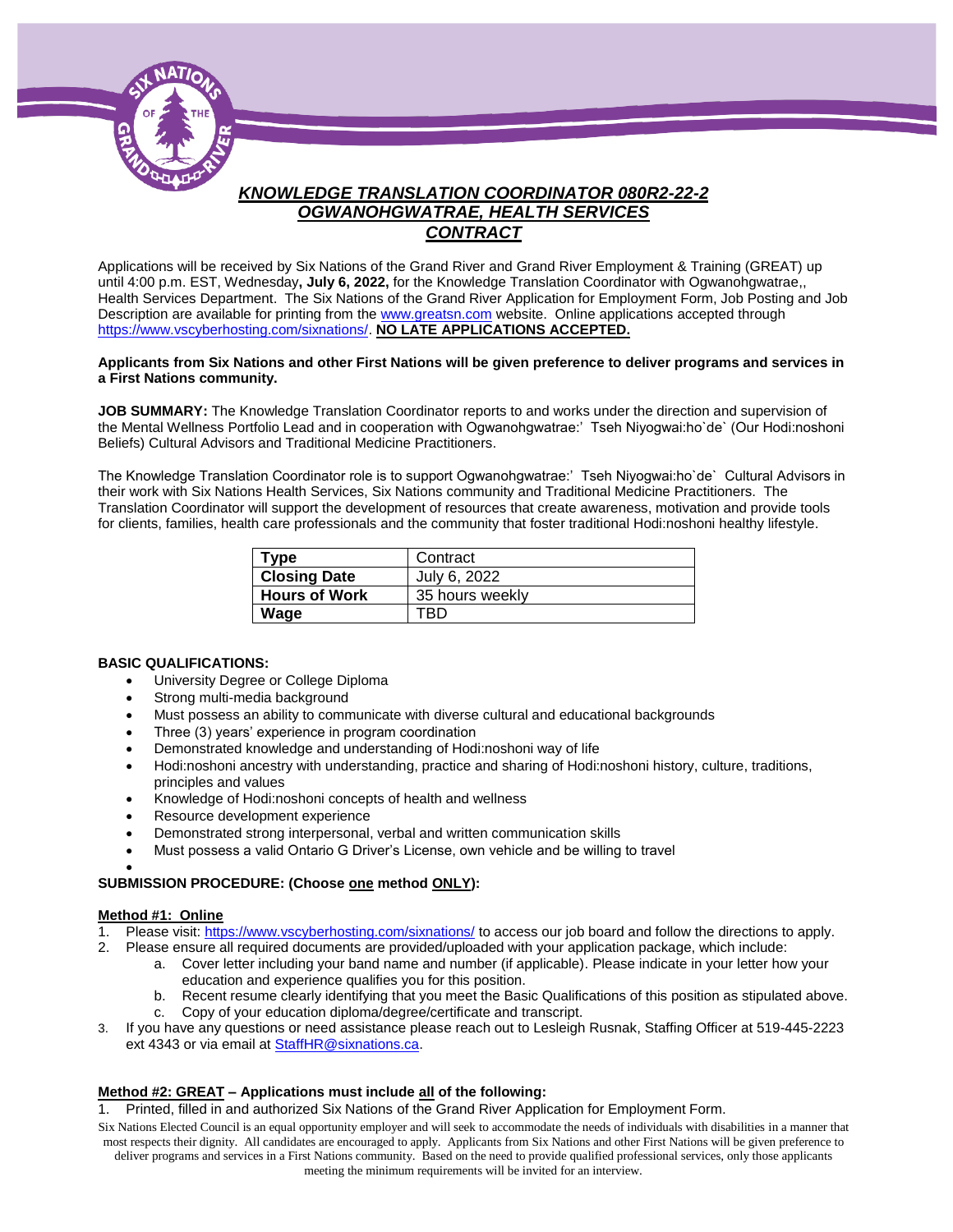- 2. Cover letter including your band name and number (if applicable). Please indicate in your letter how your education and experience qualifies you for this position.
- 3. Recent resume clearly identifying that you meet the Basic Qualifications of this position as stipulated above.
- 4. Photocopy of your education diploma/degree/certificate and transcript.
- 5. Place all documents listed above in a sealed envelope and mail to or drop off at:

**Knowledge Translation Coordinator – Contract – 080R2-22-2** c/o Reception Desk Grand River Employment & Training (GREAT) P.O. Box 69, 16 Sunrise Court Ohsweken, Ontario N0A 1M0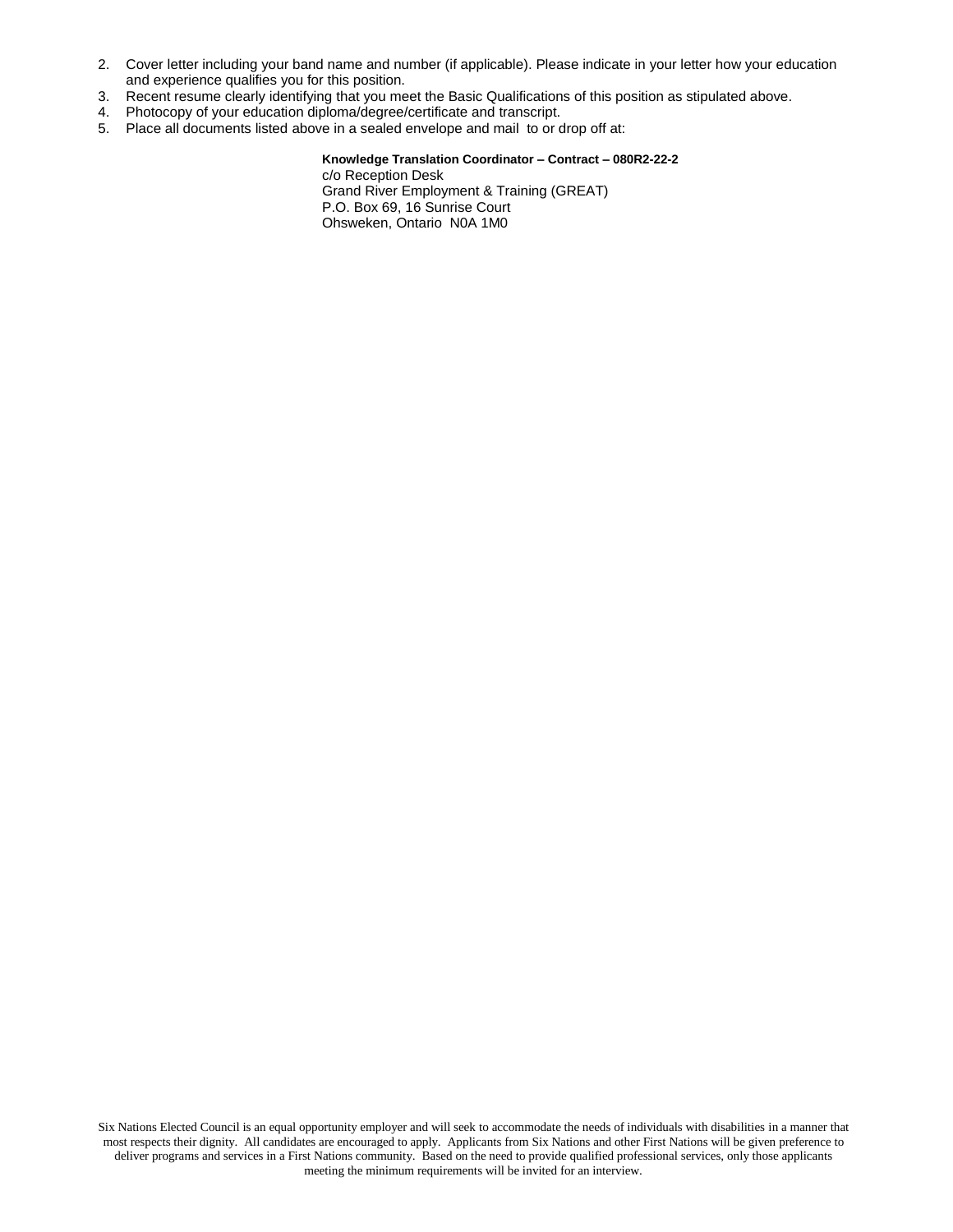

# POSITION DESCRIPTION – HEALTH SERVICES

**POSITION TITLE: Knowledge Translation Coordinator**

# **REPORTING RELATIONSHIP:**

Reports to and works under the direction and supervision of the Mental Wellness Portfolio Lead and in cooperation with Ogwanohgwatrae:' Tseh Niyogwai:ho`de` (Our Hodi:noshoni Beliefs) Cultural Advisors and Traditional Medicine Practitioners.

# **PURPOSE & SCOPE OF THE POSITION:**

The Knowledge Translation Coordinator role is to support Ogwanohgwatrae:' Tseh Niyogwai:ho`de` Cultural Advisors in their work with Six Nations Health Services, Six Nations community and Traditional Medicine Practitioners. The Translation Coordinator will support the development of resources that create awareness, motivation and provide tools for clients, families, health care professionals and the community that foster traditional Hodi:noshoni healthy lifestyle.

# **KEY DUTIES & RESPONSIBILITIES:**

## 1. **Technical Functions:**

- Develops multi-media resource information and tool kits in conjunction with Cultural Advisors
- Coordinates training initiatives, knowledge sharing guidelines, and educational initiatives.
- Collaborates with cultural advisors and health programs to provide access to Hodi:noshoni content for programming and training;
- Supports cultural safety within the community through education and training initiatives;
- Promotes Hodi:noshoni health and wellness strategies and practices throughout health services and the community.

# 2. **Communications Functions:**

- Develops media presentations appropriate for content
- Coordinates informational community presentations in collaboration with Cultural Advisors, Traditional Medicine Practitioners and Health staff
- Open communication across all health programs regarding initiatives being worked on
- Works collaboratively with Health Communications Officer, Kno:ha:'ah and Haknoseh staff and Gedeo Community Crisis Team on community initiatives
- Contributing member of the Cultural Safety Committee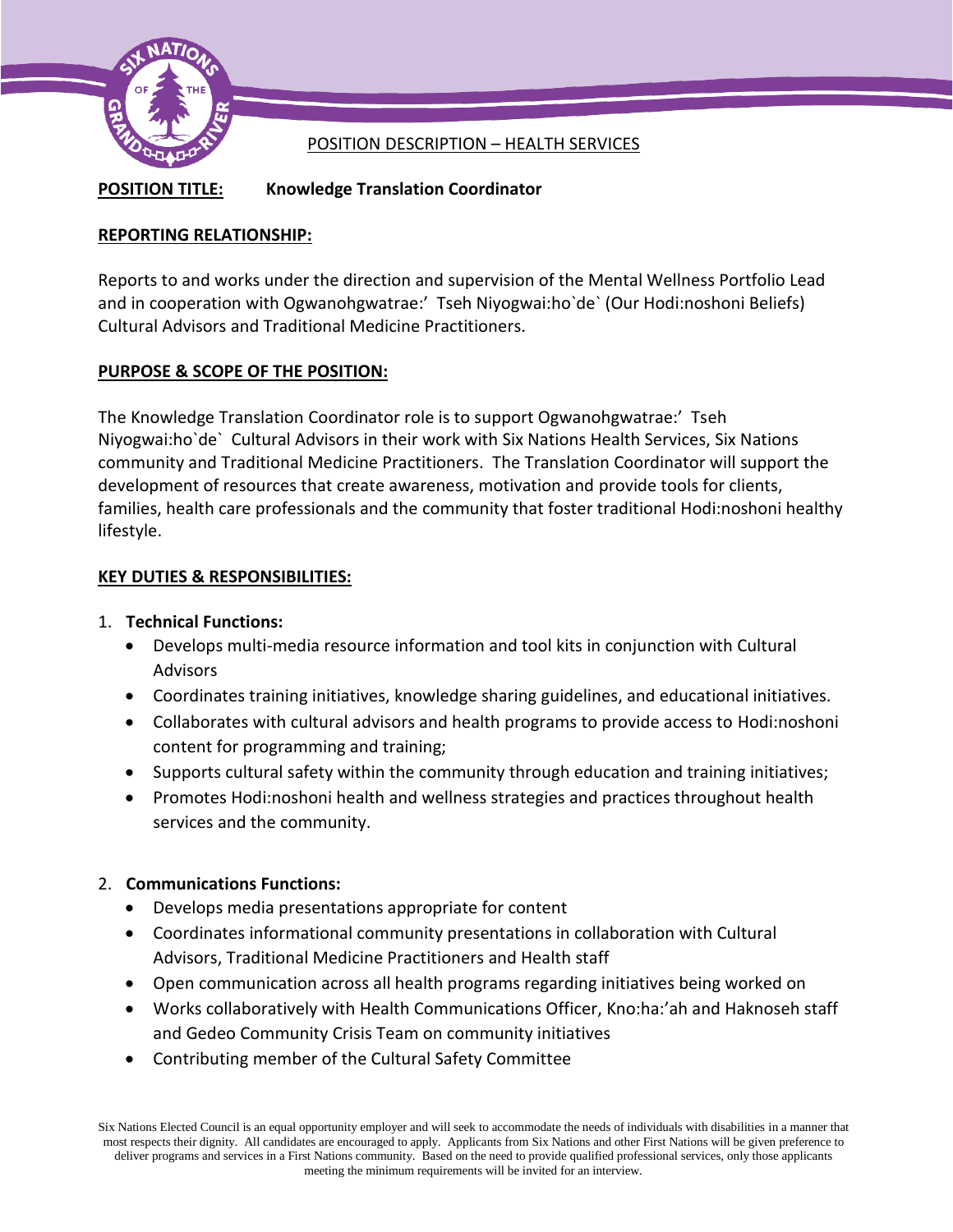## 3. **Administrative Functions**:

- Provides quarterly reports, statistics and quality indicators as necessary
- Attends meetings with health providers and stakeholders as requested
- Facilitates and organizes appropriate planning meetings as necessary

## 4. **Other Functions**:

- Any other related duties as may reasonably be required by the Director of Health Services
- Provides support for the Six Nations Emergency Measures Plan by ensuring awareness of the Emergency Measures Plan and assistance as instructed by the Director of Health Services.
- It is the responsibility of the employee to be aware of and adhere to all policies and procedures, including those that relate to client safety, staff safety and risk management.

## **WORKING CONDITIONS:**

- Must be willing to work flexible hours;
- Must be willing to adapt to a continually growing and evolving work environment
- Must be willing to travel and provide presentations as requested.

## **WORKING RELATIONSHIPS:**

### **With the Mental Wellness Portfolio Lead**

Receives direction, guidance, and discusses plans, priorities; receives instruction, supervision.

## **With the Cultural Advisor, Traditional Medicine Practitioners, Traditional Medicine Helpers and the Traditional Medicine Advisory Council**

Works cooperatively with to guide develop, support and achieve the Ogwanohgwatrae:' Tseh Niyogwai:ho'de' community wide, family and patient health care goals.

# **With Other Staff**

Maintains courtesy, cooperation, respect and teamwork with all staff.

## **With the Community**

Represents and promotes Ogwanohgwatrae:' Tseh Niyogwai:ho'de' interests; works in a courteous, respectful, cooperative, positive and proactive manner.

### **With External Agencies**

Represents and promotes Six Nations' interests relative to Six Nations Health Services; seeks to develop close working relationships with all agencies pertinent to the health and wellbeing of all clients.

### **KNOWLEDGE AND SKILLS:**

Six Nations Elected Council is an equal opportunity employer and will seek to accommodate the needs of individuals with disabilities in a manner that most respects their dignity. All candidates are encouraged to apply. Applicants from Six Nations and other First Nations will be given preference to deliver programs and services in a First Nations community. Based on the need to provide qualified professional services, only those applicants meeting the minimum requirements will be invited for an interview.